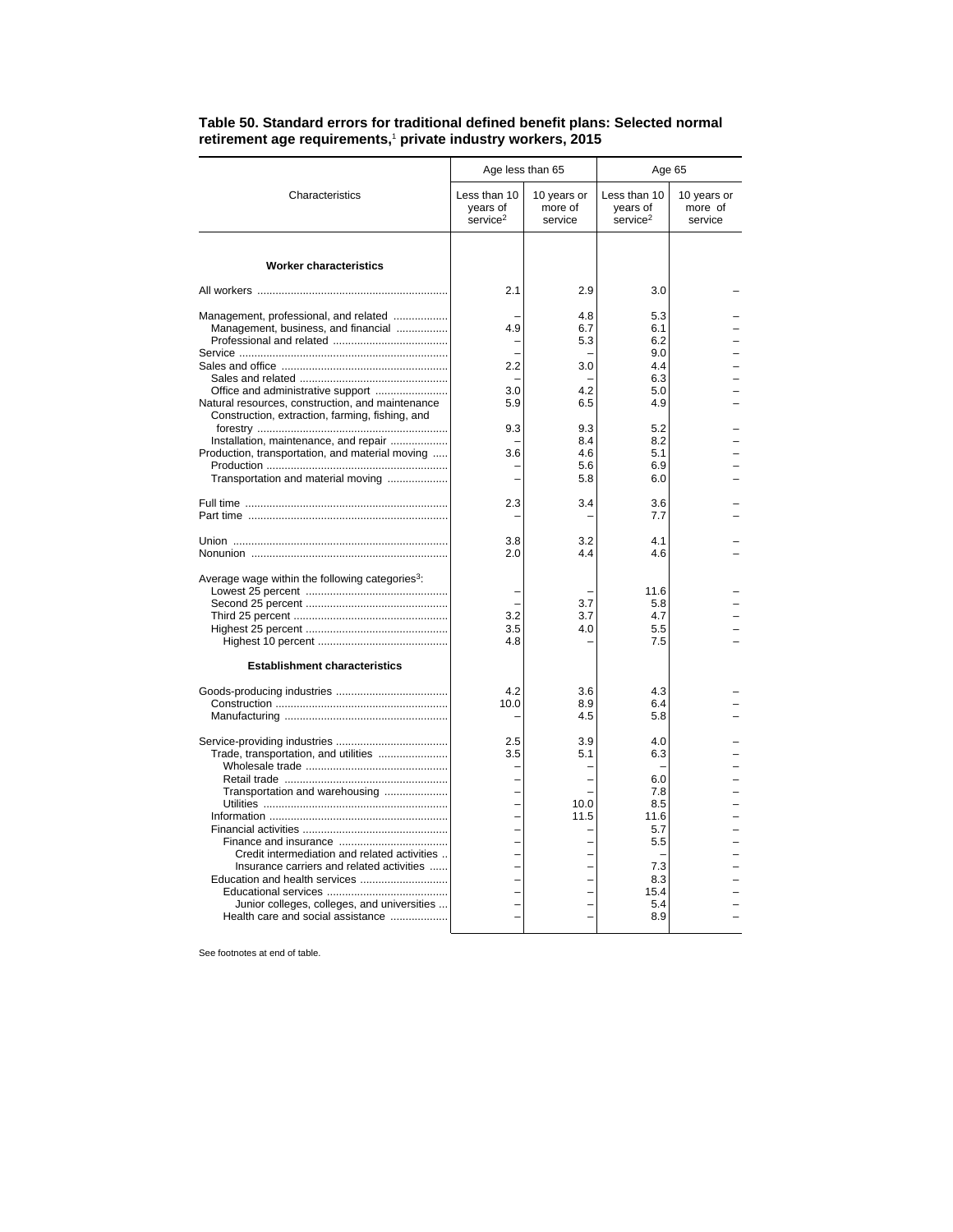| Normal retirement age requirements |                                                                                                                                                                                                                                                                                                                                                                                                                                                                                                                   |                                            |                          |                                 |
|------------------------------------|-------------------------------------------------------------------------------------------------------------------------------------------------------------------------------------------------------------------------------------------------------------------------------------------------------------------------------------------------------------------------------------------------------------------------------------------------------------------------------------------------------------------|--------------------------------------------|--------------------------|---------------------------------|
| 10th<br>percentile                 | 25th<br>percentile                                                                                                                                                                                                                                                                                                                                                                                                                                                                                                | 50 <sub>th</sub><br>percentile<br>(median) | 75th<br>percentile       | 90th<br>percentile              |
|                                    |                                                                                                                                                                                                                                                                                                                                                                                                                                                                                                                   |                                            |                          |                                 |
| 0.0                                | 0.0                                                                                                                                                                                                                                                                                                                                                                                                                                                                                                               | 0.0                                        | 0.0                      | 0.0                             |
| 0.0                                | 1.3                                                                                                                                                                                                                                                                                                                                                                                                                                                                                                               | 0.0                                        | 0.0                      | 0.0                             |
| 1.1                                | 2.9                                                                                                                                                                                                                                                                                                                                                                                                                                                                                                               | 0.0                                        | 0.0                      | 0.0                             |
| 0.7                                | 3.4                                                                                                                                                                                                                                                                                                                                                                                                                                                                                                               | 0.0                                        | 0.0                      | 0.0                             |
| 2.9                                | 0.0                                                                                                                                                                                                                                                                                                                                                                                                                                                                                                               | 1.7                                        | 0.0                      | 0.0                             |
| 0.4                                | 0.0                                                                                                                                                                                                                                                                                                                                                                                                                                                                                                               | 0.0                                        | 0.0                      | 0.0                             |
| 0.5                                | 0.0                                                                                                                                                                                                                                                                                                                                                                                                                                                                                                               | 0.0                                        | 0.0                      | 0.0                             |
| 2.6                                | 2.0                                                                                                                                                                                                                                                                                                                                                                                                                                                                                                               | 0.0                                        | 0.0                      | 0.0                             |
| 2.7                                | 2.1                                                                                                                                                                                                                                                                                                                                                                                                                                                                                                               | 0.0                                        | 0.0                      | 0.0                             |
| 2.0<br>0.0<br>0.0<br>1.0<br>0.0    | 2.7<br>1.2<br>0.0<br>0.0<br>2.1                                                                                                                                                                                                                                                                                                                                                                                                                                                                                   | 0.0<br>0.0<br>2.4<br>1.7<br>0.0            | 0.0<br>0.0<br>0.0<br>0.0 | 0.0<br>0.0<br>0.0<br>0.0<br>0.0 |
| 0.0                                | 0.0                                                                                                                                                                                                                                                                                                                                                                                                                                                                                                               | 0.0                                        | 0.0                      | 0.0                             |
| 2.8                                | 4.1                                                                                                                                                                                                                                                                                                                                                                                                                                                                                                               | 0.0                                        | 0.0                      | 0.0                             |
| 0.0                                | 0.0                                                                                                                                                                                                                                                                                                                                                                                                                                                                                                               | 2.3                                        | 0.0                      | 0.0                             |
| 1.5                                | 2.1                                                                                                                                                                                                                                                                                                                                                                                                                                                                                                               | 0.0                                        | 0.0                      | 0.0                             |
| 0.0                                | 1.3                                                                                                                                                                                                                                                                                                                                                                                                                                                                                                               | 0.0                                        | 0.0                      | 0.0                             |
| $2.2\phantom{0}$                   | 0.0                                                                                                                                                                                                                                                                                                                                                                                                                                                                                                               | 0.0                                        | 0.0                      | 0.0                             |
| 0.4                                | 0.0                                                                                                                                                                                                                                                                                                                                                                                                                                                                                                               | 0.0                                        | 0.0                      | 0.0                             |
| 0.0                                | 0.6                                                                                                                                                                                                                                                                                                                                                                                                                                                                                                               | 0.8                                        | 0.0                      | 0.0                             |
| 0.0                                | 2.8                                                                                                                                                                                                                                                                                                                                                                                                                                                                                                               | 0.5                                        | 0.0                      | 0.0                             |
| 0.0                                | 0.0                                                                                                                                                                                                                                                                                                                                                                                                                                                                                                               | 2.0                                        | 0.0                      | 0.0                             |
| 2.0                                | 1.0                                                                                                                                                                                                                                                                                                                                                                                                                                                                                                               | 0.0                                        | 1.4                      | 0.0                             |
| 0.9                                | 0.0                                                                                                                                                                                                                                                                                                                                                                                                                                                                                                               | 0.0                                        | 0.0                      | 0.0                             |
| 0.0                                | 0.0                                                                                                                                                                                                                                                                                                                                                                                                                                                                                                               | 0.0                                        | 0.0                      | 0.0                             |
| 3.8                                | 1.4                                                                                                                                                                                                                                                                                                                                                                                                                                                                                                               | 1.1                                        | 0.0                      | 0.0                             |
| 1.9                                | 0.0                                                                                                                                                                                                                                                                                                                                                                                                                                                                                                               | 3.8                                        | 0.0                      | 0.0                             |
| 3.6                                | 0.0                                                                                                                                                                                                                                                                                                                                                                                                                                                                                                               | 0.0                                        | 0.0                      | 0.0                             |
| 6.8                                | 1.0                                                                                                                                                                                                                                                                                                                                                                                                                                                                                                               | 0.0                                        | 0.0                      | 0.0                             |
| 0.0                                | 1.6                                                                                                                                                                                                                                                                                                                                                                                                                                                                                                               | 2.9                                        | 0.0                      | 0.0                             |
| 0.0                                | 7.7                                                                                                                                                                                                                                                                                                                                                                                                                                                                                                               | 0.0                                        | 0.0                      | 0.0                             |
| 0.0                                | 0.0                                                                                                                                                                                                                                                                                                                                                                                                                                                                                                               | 0.0                                        | 0.0                      | 0.0                             |
| 0.0                                | 0.0                                                                                                                                                                                                                                                                                                                                                                                                                                                                                                               | 0.0                                        | 0.0                      | 0.0                             |
| 2.4                                | 0.0                                                                                                                                                                                                                                                                                                                                                                                                                                                                                                               | 0.0                                        | 0.0                      | 0.0                             |
| 0.0                                | 0.0                                                                                                                                                                                                                                                                                                                                                                                                                                                                                                               | 1.3                                        | 0.0                      | 0.0                             |
| 1.7                                | 4.3                                                                                                                                                                                                                                                                                                                                                                                                                                                                                                               | 0.0                                        | 0.0                      | 0.0                             |
| 0.0                                | 1.0                                                                                                                                                                                                                                                                                                                                                                                                                                                                                                               | 4.4                                        | 0.0                      | 0.0                             |
| 0.0                                | 0.6                                                                                                                                                                                                                                                                                                                                                                                                                                                                                                               | 0.0                                        | 0.0                      | 0.0                             |
|                                    | Management, professional, and related<br>Management, business, and financial<br>Installation, maintenance, and repair<br>Production, transportation, and material moving<br>Transportation and material moving<br>Trade, transportation, and utilities<br>Transportation and warehousing<br>Credit intermediation and related activities<br>Insurance carriers and related activities<br>Education and health services<br>Junior colleges, colleges, and universities<br>Health care and social assistance<br>1.7 | 1.8                                        | 0.0                      | 4.3<br>0.0                      |

## **Table 50. Standard errors for traditional defined benefit plans: Selected normal retirement age requirements,**<sup>1</sup>  **private industry workers, 2015—continued**

See footnotes at end of table.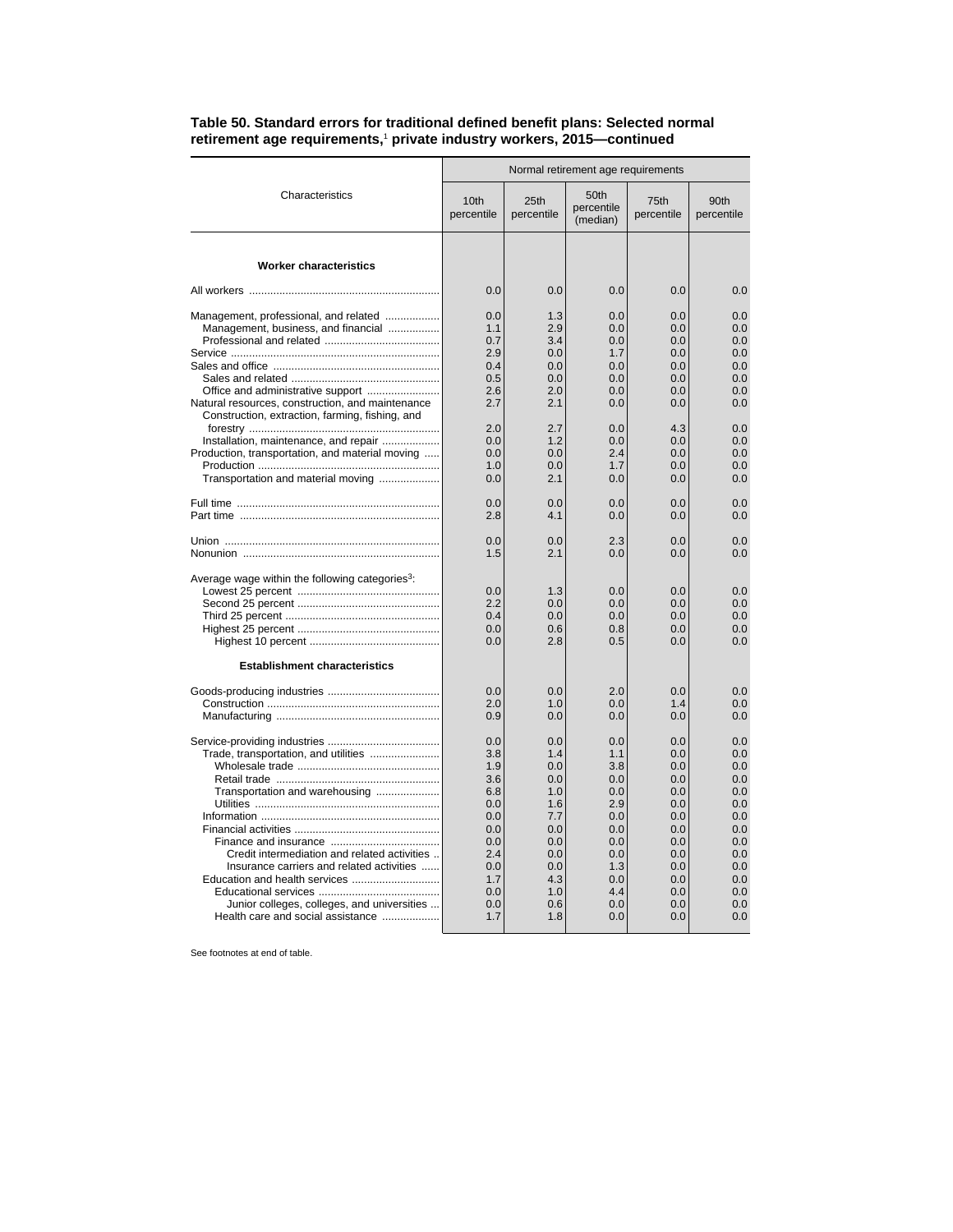|                  | Age less than 65                                 |                                   | Age 65                                           |                                   |  |
|------------------|--------------------------------------------------|-----------------------------------|--------------------------------------------------|-----------------------------------|--|
| Characteristics  | Less than 10<br>years of<br>service <sup>2</sup> | 10 years or<br>more of<br>service | Less than 10<br>years of<br>service <sup>2</sup> | 10 years or<br>more of<br>service |  |
|                  |                                                  |                                   |                                                  |                                   |  |
| Geographic areas | 4.0<br>2.4<br>3.1<br>3.3                         | 4.2<br>5.8<br>4.0<br>6.6<br>5.0   | 5.6<br>8.0<br>8.8<br>3.8<br>7.0<br>4.4           |                                   |  |
|                  |                                                  |                                   |                                                  |                                   |  |
|                  |                                                  | 5.2                               | 5.3                                              |                                   |  |
|                  |                                                  | 5.3                               | 11.8<br>6.0                                      |                                   |  |
|                  | 3.2                                              | 6.8                               | 6.0                                              |                                   |  |
|                  | 4.0                                              |                                   | 8.1                                              |                                   |  |
|                  |                                                  |                                   | 14.2                                             |                                   |  |
|                  |                                                  |                                   | 4.4                                              |                                   |  |
|                  |                                                  | 3.6                               | 5.6                                              |                                   |  |
|                  |                                                  | 4.4                               | 5.9                                              |                                   |  |
|                  |                                                  | 6.5                               | 11.6                                             |                                   |  |
|                  | 5.8                                              | 3.7                               | 6.3                                              |                                   |  |
|                  | 4.8                                              | 4.3                               | 7.2                                              |                                   |  |

**Table 50. Standard errors for traditional defined benefit plans: Selected normal retirement age requirements,**<sup>1</sup>  **private industry workers, 2015—continued**

See footnotes at end of table.